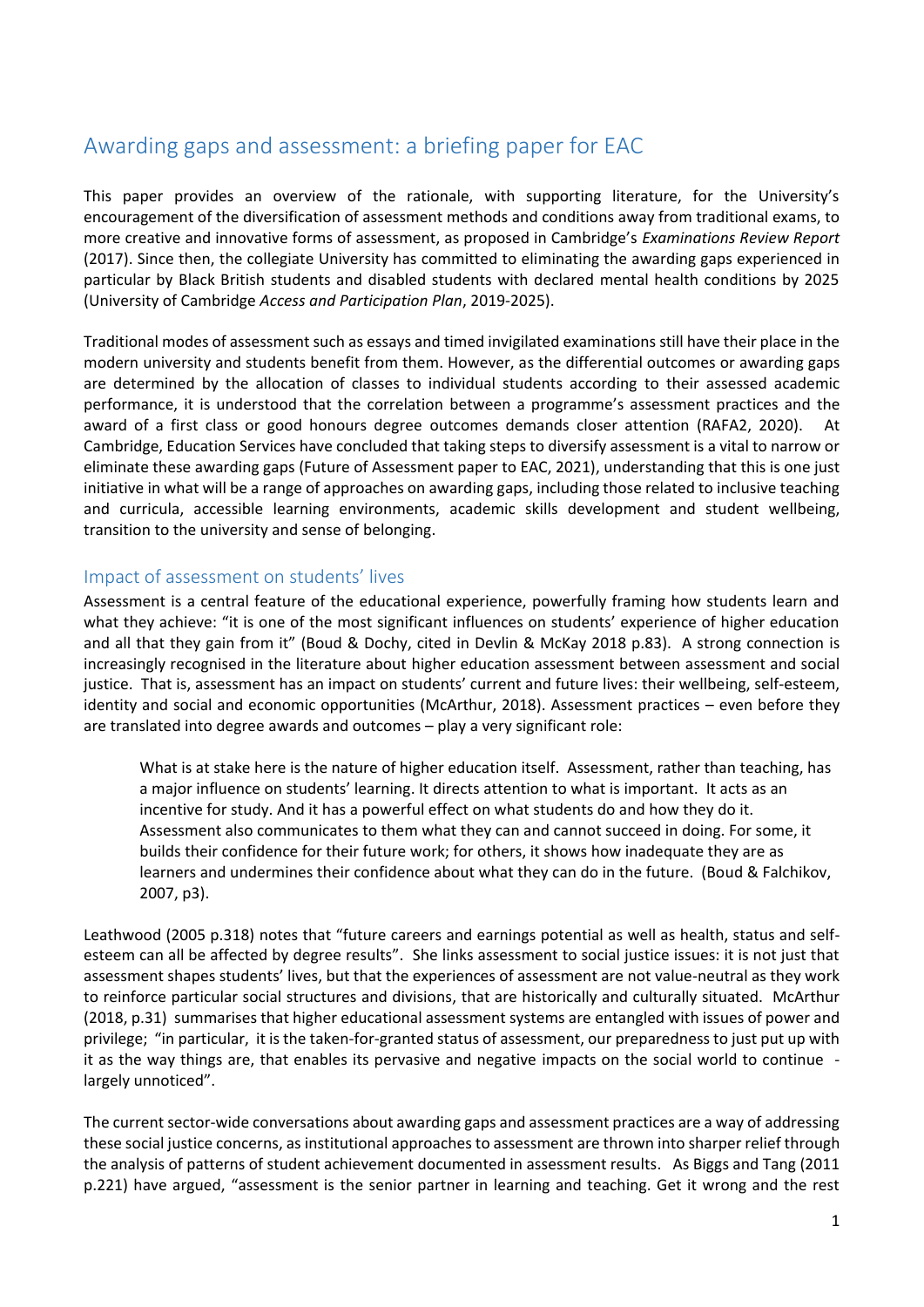collapses". In light of all this, it is increasingly difficult to rationalise three-hour invigilated examinations as the most appropriate method to assess Cambridge students' attainment of learning.

## Diversifying assessment

Diversified assessment moves away from a reliance on exam-based assessment and instead focus on inclusive summative assessment practices that provides students with opportunities for discipline-specific or 'authentic' tasks to demonstrate their learning and development of a range of skills relevant to their course of study. It also provides staff with an opportunity for creativity and innovation in the design and development of assessments. High-stakes summative, timed assessment setting create a pressured assessment environment; generally however, the learning outcomes of the University's programmes do not require students to demonstrate knowledge or skills *under pressure*. This means that we can allow for more variety and choice in how we let students demonstrate they meet the learning outcomes through diversified assessment tasks. This also means more attention to inclusive approaches to assessment design, methods and conditions to enable all students to meet their programme's prescribed learning outcomes.

The diversification of assessment meets the UK QAA regulatory framework, as expressed in its guiding principles:

- *Guiding Principle 3*: That assessment is approached holistically in course design, so that "variety helps develop a range of skills and competencies and assesses a range of learning styles" (note also the qualifier that this variety of assessment should meet "a need, based on academic judgement, and is not just for the sake of variety")
- *Guiding Principle 4:* That assessment is inclusive and equitable, so that "Every student has an equal opportunity to demonstrate their achievement through the assessment process, with no group or individual disadvantaged. In designing assessments, the needs of students are considered, including those studying at different locations, from different cultural/ educational backgrounds, with additional learning needs, or with protected characteristics"

(UK QAA Assessment 2018, p.5)

### Inclusive assessment practices

An inclusive approach to assessment is crucial for student engagement and success (Cureton & Gravestock, 2018, p.58). The principle underpinning an inclusive curriculum, including assessment, is that it provides an accessible, engaging and relevant learning experience for all students, maximising retention and progression, while reflecting the needs of particular groups (Bloxham & Boyd, 2007, p. 139). Inclusive assessment incorporates diversity and flexibility in the overall assessment experiences, supported by special provisions where these are deemed appropriate and fair. It is therefore more practicable than an approach which caters specifically to individual differences through case-by-case adjustments to assessment conditions. It reduces the likelihood of certain groups or individuals being overlooked, stereotyped or perceived as 'problem' students and that responses to the awarding gap be framed around a 'deficit' approach.

Inclusive assessment does not mean lowering academic standards. As long as the learning outcomes can be achieved through equivalent means, inclusive assessment is a mechanism for safeguarding standards while maximising the possibility of success for all students. For instance, a key recommendation from *Re-imagining Attainment for All* (RAFA 2, 2020) is to provide greater transparency in the process of assessment and the communication of high expectations to all students; that is, a focus on 'assessment literacy'. Assessment literacy means having a sound knowledge of the connection between assessment and learning, the expectations of particular methods of assessment, and an understanding about how they will be evaluated (Price et al 2012). This is helpful for students as it enables them to progress in their learning by making the most of formative feedback and how they are progressing, and it is helpful for staff as it builds a shared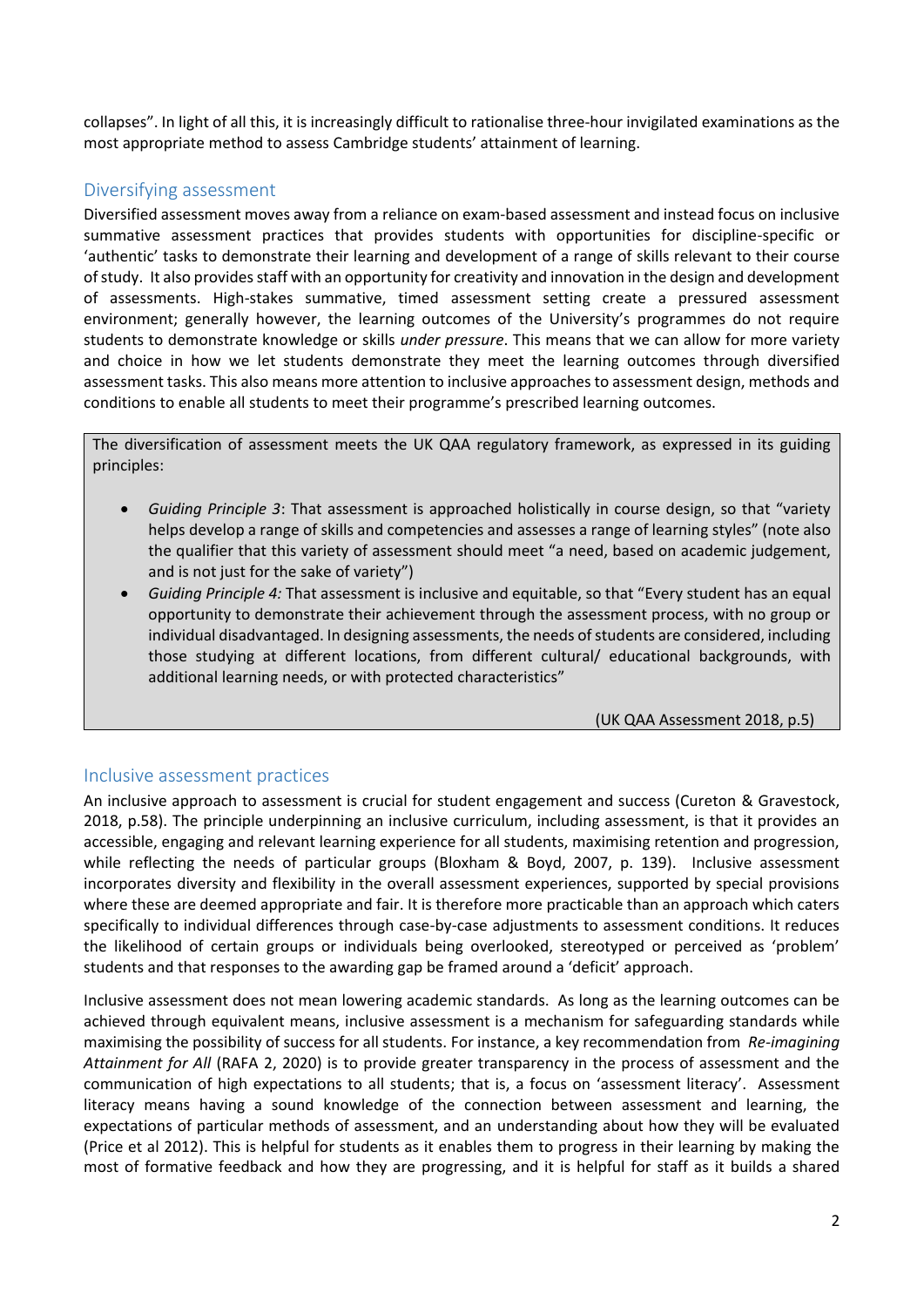understanding of assessment mapped across the programme. Cousin and Cureton (2012) observed that good assignment briefs increase assessment literacy for both staff and students, reduce student anxiety, and raise students' confidence in their ability to achieve and, crucially, impact on their attainment.

## The 'deficit' approach

Conversations about awarding gaps are quite often framed by the 'student deficit model'. This concept attributes student characteristics as the main factor for explaining differences in attainment; "It follows in the deficit model that ownership, accountability and responsibility for inequalities do not reside with the institution but the individual" (EHRC 2019 p.98). This assumes that certain students lack skills, knowledge or experience rather than prompt an examination of university structures and the discrimination that exists within them (UUK & NUS 2019, p.16). A classic example of this involves recommendations to separate students from 'non-traditional' backgrounds and providing them with generic skills instruction to bring them up to the standard of others. However, as Hockings (2010 p 21) note, there was little evidence in earlier reviews of widening participation literature that this approach that is appropriate or effective.

Overall, the literature acknowledges the importance of explicitly refuting the deficit understanding of students in conversations about awarding gaps. However, it is persistent and will need to be factored into conversations amongst staff who might be wary of making significant changes to assessment in response to awarding gaps experienced by relatively small numbers of students with protected characteristics, such as race or disability, or even smaller numbers of specifically Black British students or undergraduates with declared mental health conditions (the two most significant student groups experiencing awarding gaps at Cambridge).

## Race, awarding gaps and assessment

There is considerable evidence that high-stakes summative exams disadvantage racially minoritised students (often referred to as 'BAME' students), who do not perform to their best ability. For instance, in research commissioned by The Higher Education Funding Council for England (HEFCE), Mountford-Zimdars et al. (2015) describe how different student groups indicate varying degrees of satisfaction with the higher education curricula, and with learning, teaching and assessment practices. Their research, which draws on various sources of data including interviews with university academics, indicates that assessment – and students' level of assessment literacy  $-$  is one of the core reasons behind differential outcomes for student groups, particularly BAME students. They suggest that that certain forms of assessment privilege certain types of students over others. This finding was backed up by *Closing the Gap: Black, Asian and Minority Ethnic Student Attainment at UK Universities* (UUK & NUS 2019), which outlines sector-wide initiatives to address the BAME attainment gaps, with many interventions focused on enhancing inclusive teaching and learning practices, including assessment and feedback.

In an era of widening participation, the emerging attention to awarding gaps incudes the recognition that the 'hidden curriculum' around examination practices can privilege particular cohorts of students over others. The hidden curriculum runs alongside the formal curriculum (class-room based, actively taught) and the informal curriculum (opportunities for learning that arise outside of formal teaching encounters). It involves the unwritten rules, assumptions, rituals and taken-for-granted aspects of assessment which students are expected to conform to, which are not necessarily evident in the formal curriculum, or known by students before they arrive at the University.

Montenegro and Jankowski (2017) have persuasively argued for diversified and inclusive assessment strategies to meet the goal of improving learning for *all* students, in ways that authentically document what students know and are capable of demonstrating. In addition, there are calls for careful considerations of unconscious bias around assessment practices – where previously the focus has been on implicit bias training for admissions and recruitment – in recognition that these can have a significant effect on the sense of belonging and attainment of BAME students (EHRC 2019).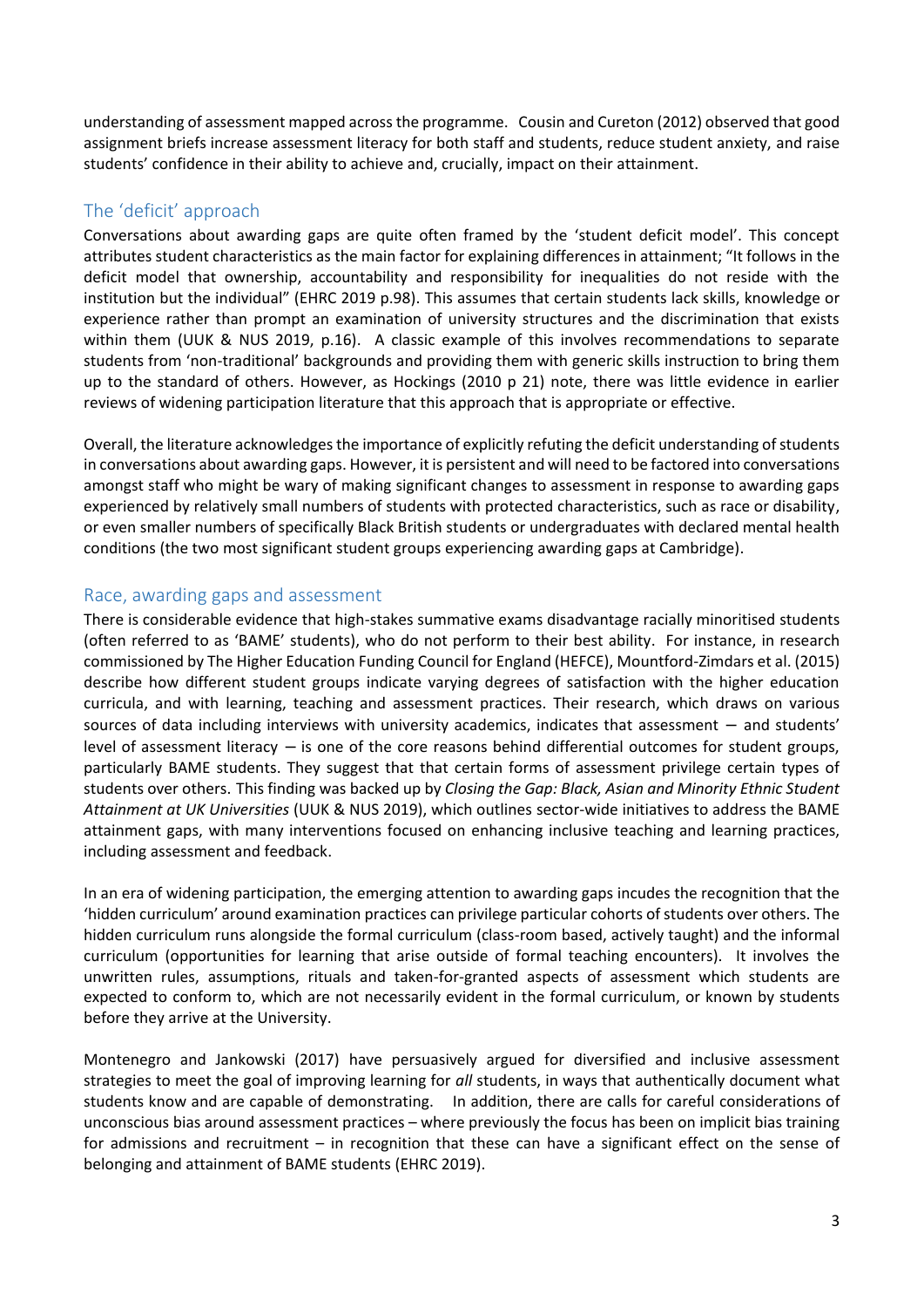#### **Students writing assessment criteria**

One intervention requires students to re-write assessment criteria in their own words. The rationale here is that all students may experience the difficulties imposed by opaque assessment criteria or unclear briefs – those barriers add value to the advantages that some students possess such as a social readiness to ask for help, and social networks that can be mobilised to help unpack such opaqueness. Where this barrier is removed, it benefits all students, but may disproportionately benefit those students who do not feel entitled to ask for clarification or who do not have the advantage of knowledgeable social networks.

(Mountford-Zimdars et al. 2015 p.68)

### Mental health, awarding gaps and assessment

One of the most significant awarding gaps at Cambridge is between students with declared mental health conditions and non-disabled students. The picture is complex, as it relies on data about students' declaration before admission, while many students registered with the DRC indicate that they chose not to declare preadmission, or were formally diagnosed with mental health conditions post admission. However, it is not difficult to speculate about the correlation between mental health and high-stakes end-of-year unseen invigilated examinations. Indeed, examination stress is associated with mental health difficulties including anxiety, depression, disordered eating, self-harm, panic attacks, burnout and thoughts of suicide (Ribeiro et al. 2018; Pascoe et al. 2020).

#### **Problem based learning and mental health**

Students in a problem-based learning (PBL) track reported less perceived distress (defined as depression, somatic complaints, hostility, and anxiety) than students in a traditional track with high-stakes quiz and essay based assessment.

(Moore-West cited in Slavin et al. 2014 p.574)

As yet there is relatively little research on the effect of assessment practices on the mental health of students in UK higher education. Only one recent study by Jones et al (2020) undertook consultations with staff and students at six UK universities to examine the tensions that arise in a whole university approach to assessment, which involved balancing assessment design and practices with student wellbeing and mental health. Student and staff participants of this study underscored that 'traditional' assessment such as examinations and essay assignments, were largely inappropriate for individual student needs, consequently increasing stress within a high-stakes assessment environment. Traditional examinations, especially multiple-choice question examinations, were perceived to be pedagogically ineffective and inhibitive by providing an inaccurate and unfair reflection of content understanding, and therefore unnecessarily stressful. The environment and timing of traditional assessment was perceived to be especially anxiety-inducing, as closed-book and time-restricted examination conditions 'puts a lot of pressure on people', as did bunching of assessment into short periods of time at the end of the academic year. More individualised, innovative and authentic assessment types were perceived by students to support integrative 'holistic learning' and 'transitional skills' to 'apply knowledge in the real-world context'. However, some students and staff noted that unfamiliarity with new assessment types can increase stress and anxiety around performance expectations and grading criteria.

The findings from the Jones et al (2020) study aligns with a recent 2020 Cambridge student-staff partnership project which focused on the impact of assessment practices on students with declared mental health conditions. This project was one of a number of small qualitative research studies, coordinated by the Cambridge Centre for Teaching and Learning in response to the University's requirement to report to the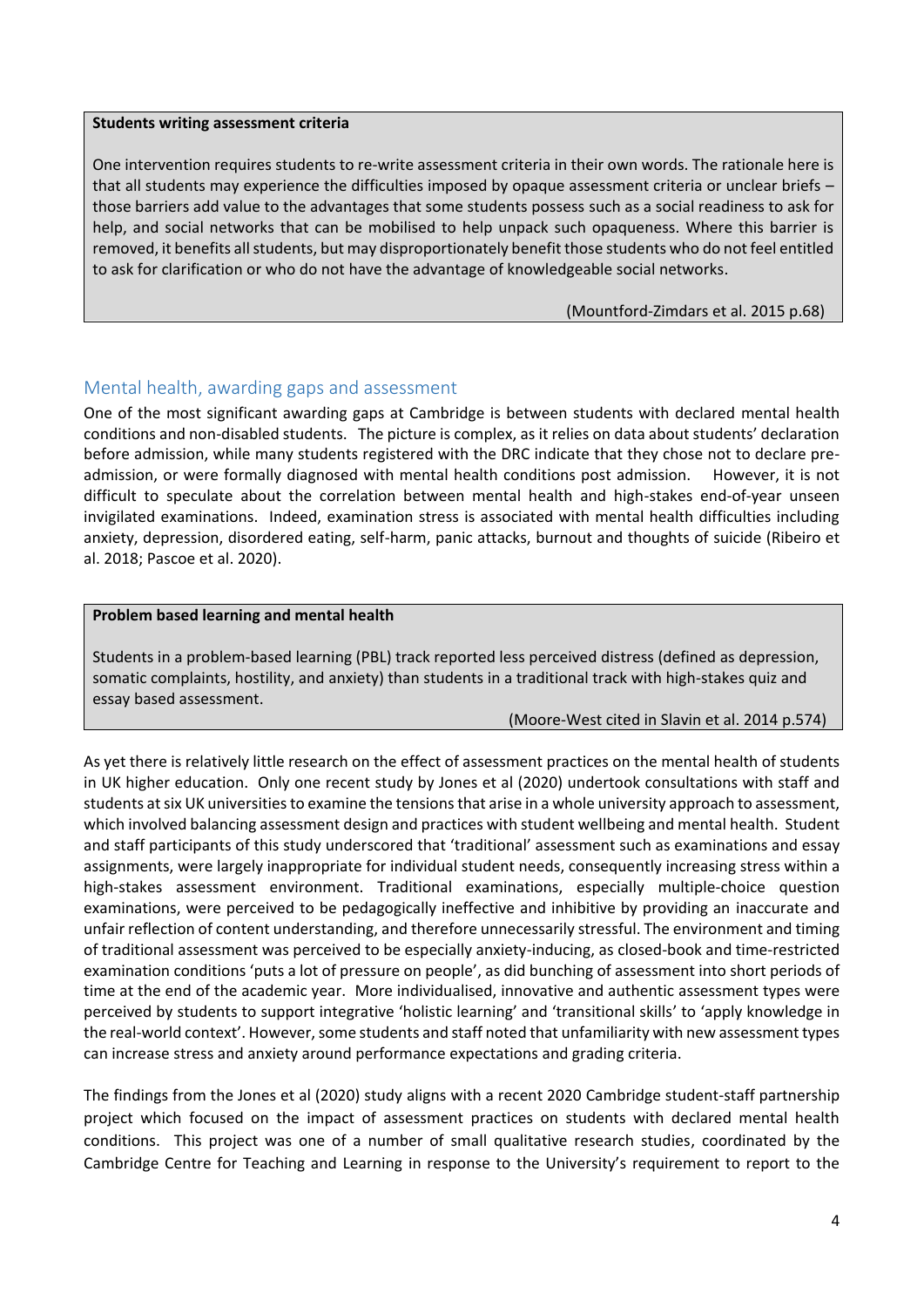Office for Students on our *Access and Participation Plan*, to investigate the reasons for our awarding gaps (the APP PAR Project 2020). This particular project examined how the burden for initiating and organising the process for 'adjusted modes of assessment' (AMAs), fell on disabled students. A survey was sent out to undergraduate students registered with the DRC and had 127 respondents. It found that the majority of students thought that examinations in Cambridge have negatively affected their mental health and thereby their academic performance.

Reflecting on their experiences, many respondents in the Cambridge study noted that they are 'handicapped' and 'structurally disadvantaged' by exams as their disabilities are of such a nature that they will never be able to compete on a level playing field with non-disabled peers in this format. The provision of alternatives to exams on all courses was strongly supported as a solution to this problem. More than half indicated that they would choose non-exam based assessment over exams, were they given the choice by their Faculty, believing that this would have a positive impact on their mental health. Overall, disabled students were enthusiastic about the possibility for diversified assessment practices, indicating their belief would be better for their education, their ability to show off their knowledge, and their employability and ease of transitioning into employment after study.

#### **Grading schemes and mental health**

A multi-institutional study involving seven U.S. medical schools found higher levels of stress, emotional exhaustion, and depersonalization in schools that used grading schemes with three or more levels, compared with schools that used pass/fail grading. Changing from norm-referenced hierarchal grading to a criterion-referenced pass or fail system has been associated with significant reductions in stress and anxiety among medical students.

(Slavin et al. 2014)

### Conclusion: why diversify assessment?

Diversifying assessment is just one of many potential solutions to the tensions between assessment and differential outcomes for students with protected characteristics, such as race or disability. A focus on implicit bias in the choice of assessment topics and marking practices would potentially address racial discrimination. Other initiatives to address the impact of assessment on mental health would include the balancing the timing of assessment so as not to create short periods of high stress, with clearer processes to seek adjustments to both conditions and mode of assessment for disabled students. Lingering questions of student 'deficit' would be addressed by more inclusive approaches to assessment design, greater transparency around assessment expectations and marking practices, as well as clarity about the alignment of formative and summative assessment tasks with learning outcomes.

Over a decade ago, before the statistical data on awarding gaps was available to reveal undeniable patterns of differential outcomes for particular student groups within particular courses and years of study, Hockings reviewed what was already known about the most effective ways to address differential outcomes:

Varying the forms of assessment and methods of teaching was seen to benefit all students, not just those from particular target groups. However, the reviewers found little evidence in the literature of universities adapting their assessment methods to cater for the diverse educational backgrounds of their students. Much of the literature showed the emphasis on students adapting to learning at university rather than universities adapting to cater for the diverse educational backgrounds of their students. (Hockings 2010, p.21)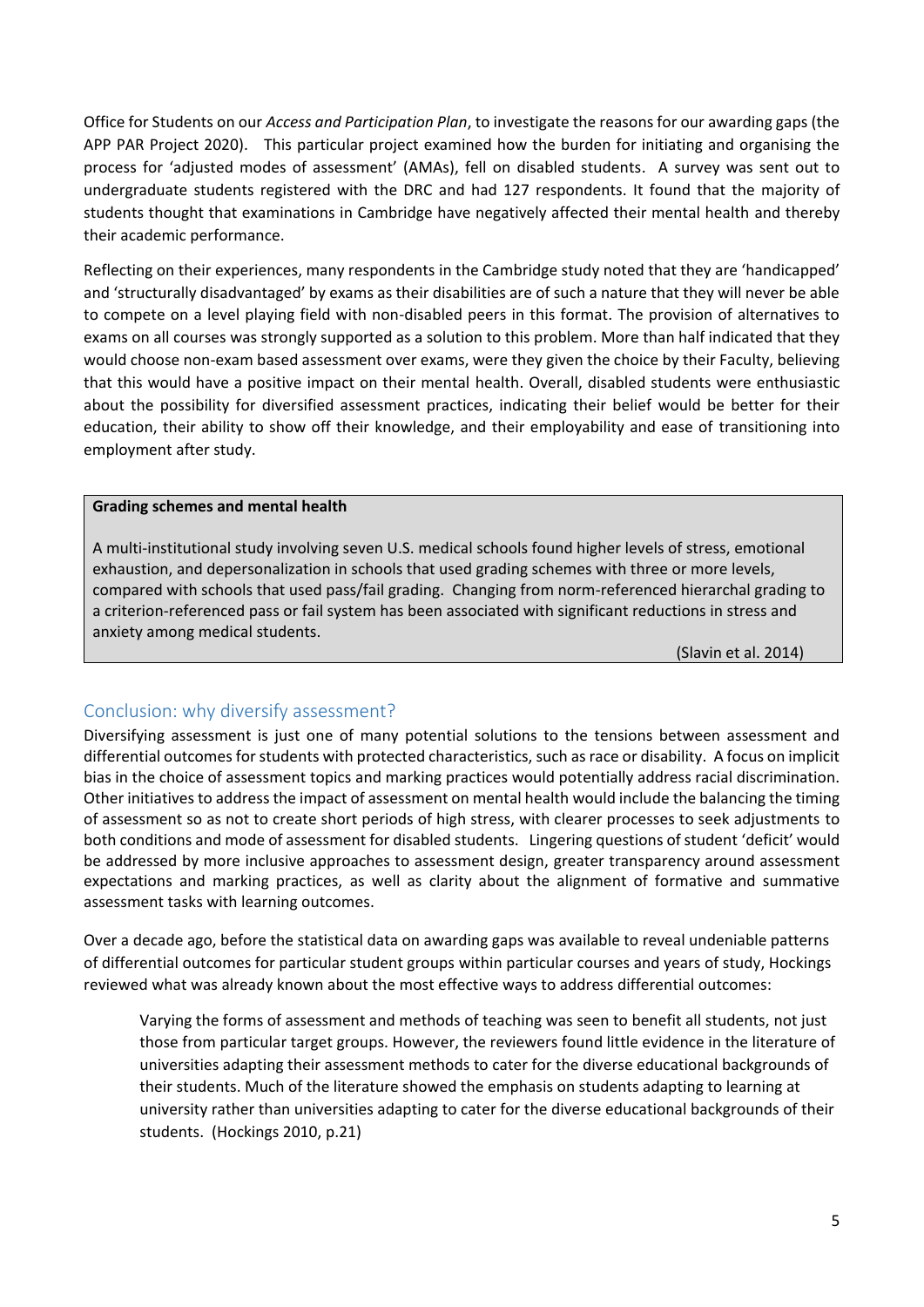The diversity that exists within the student population and across the disciplines means that attempts to resolve the tensions between awarding gaps and assessment will require a sustained and detailed analysis of assessment design and practices within individual Department or course contexts. To that end, rather than encouraging isolated pockets of diversified assessment in single papers, Departments and course coordinators are encouraged to undertake a deeper dive into the awarding gaps experienced by their students through a whole-of-course review their assessment practices.

Recognising the interest in some parts of the University to retain elements of the remote/online examination offered during the pandemic, the approach to awarding gaps encompasses diversification of either conditions or methods of assessment, depending on disciplinary contexts and course structures. This means that two intertwined strands of work will be encouraged across the University: one that pays attention to diversifying the *conditions* of assessment (for instance, online and open book, following lessons learned during the pandemic) as well as the *modes* of assessment (reconsidering opportunities for non-exam based assessment tasks). Both strands of work aim to ensure that individual assessment tasks are carefully aligned to the stated learning outcomes and teaching methods of the course, so that a student's achievement in the assessment task demonstrates achievement of specific learning outcomes. This could be achieved in individual papers, part of a Tripos or across the whole programme, but should be supported by a curriculum review or mapping of assessment strategies aligned to course or paper learning outcomes or graduate attributes.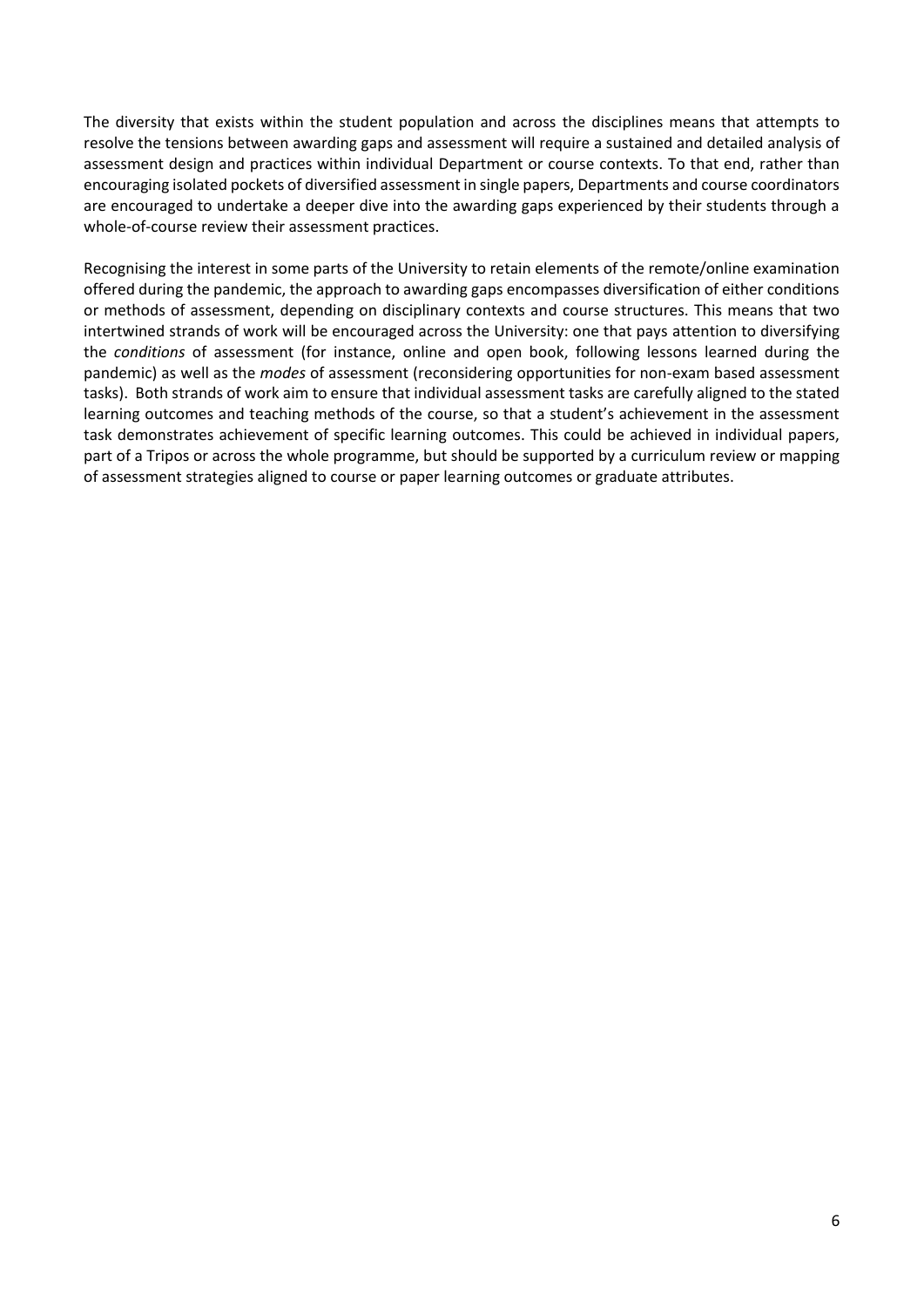## Reference list

*APP PAR Project Report* (2020) An investigation of educational issues related to the attainment gaps of targeted student cohorts, prepared by Ruth Walker, CCTL as part of the University's *APP Research Papers 2020* submission to the Office for Students, Available online at: https://www.cao.cam.ac.uk/admissionsresearch/app-research-papers-2020

Biggs J & Tang C (2011) *Teaching for Quality Learning at University*, Maidenhead, UK Open University Press

Bloxham S & Boyd P (2007) *Developing Effective Assessment in Higher Education: A Practical Guide* New York, NY: McGraw-Hill International.

Boud D & Falchikov N (2007) *Rethinking Assessment in Higher Education: Learning for Longer Term,* Abingdon, UK: Routledge.

Cureton D & Gravestock P (2018) Supporting students' learning: the power of student-teacher relationships, in *Achieving Equity and Quality in Higher Education,* eds. M. Shah and J. McKay, Palgrave McMillan, Cham Switzerland, pp.51-72

Cousin G & Cureton D (2012) *Disparities in Student Attainment,* York: Higher Education Academy

Devlin M & McKay J (2018) Facilitating the success of students from low SES backgrounds, in *Achieving Equity and Quality in Higher Education,* eds. M Shah and J McKay, Palgrave McMillan, Cham Switzerland, pp.73-95

Education Services (2020) Future of Assessment paper endorsed by the Examinations and Assessment Committee, University of Cambridge 25 November 2020 (No: EAC2009)

Equality and Human Rights Commission EHRC (2019) *Tackling Racial Harassment: Universities Challenged.* Available online: https://www.equalityhumanrights.com/sites/default/files/tackling-racial-harassmentuniversities-challenged.pdf

Hockings C (2010) I*nclusive Teaching and Learning in Higher Education: A Synthesis of Research, Plymouth University*, Higher Education Academy. Available online at:

https://www.plymouth.ac.uk/uploads/production/document/path/2/2735/Inclusive\_teaching\_and\_learning \_in\_HEsynthesis\_.pdf

Jones E, Priestley M, Brewster L, Wilbraham SJ, Hughes G and Spanner L (2020) Student wellbeing and assessment in higher education: the balancing act, *Assessment & Evaluation in Higher Education,* DOI: 10.1080/02602938.2020.1782344

Kotter TJ, Wagner L, Bruheim E & Voltmer (2017) Perceived medical school stress of undergraduate medical students predicts academic performance: An observational study, BMC *Medical Education* 17 (1): 256. doi: 10. 1186/s12909-017-1091-0.

Leathwood C (2005) Assessment policy and practice in higher education: Purpose, standards and equity, *Assessment & Evaluation in Higher Education,* 30(3), pp 307-24

McArthur J (2018) *Assessment for Social Justice: Perspectives and Practices within Higher Education*, Bloomsbury, London.

Montenegro E & Jankowski NA (2017) *Equity and Assessment: Moving towards Culturally Responsive Assessment*. National Institute for Learning Outcomes Assessment. Available online: https://files.eric.ed.gov/fulltext/ED574461.pdf

Mountford-Zimdars A, Sabri D, Moore J, Sanders J, Jones S and Higham L (2015) *Causes of Difference in Student Outcomes,* Report to HEFCE by Kings College London, ARC Network and the University of Manchester. Available online at: https://www.escholar.manchester.ac.uk/uk-ac-man-scw:289357